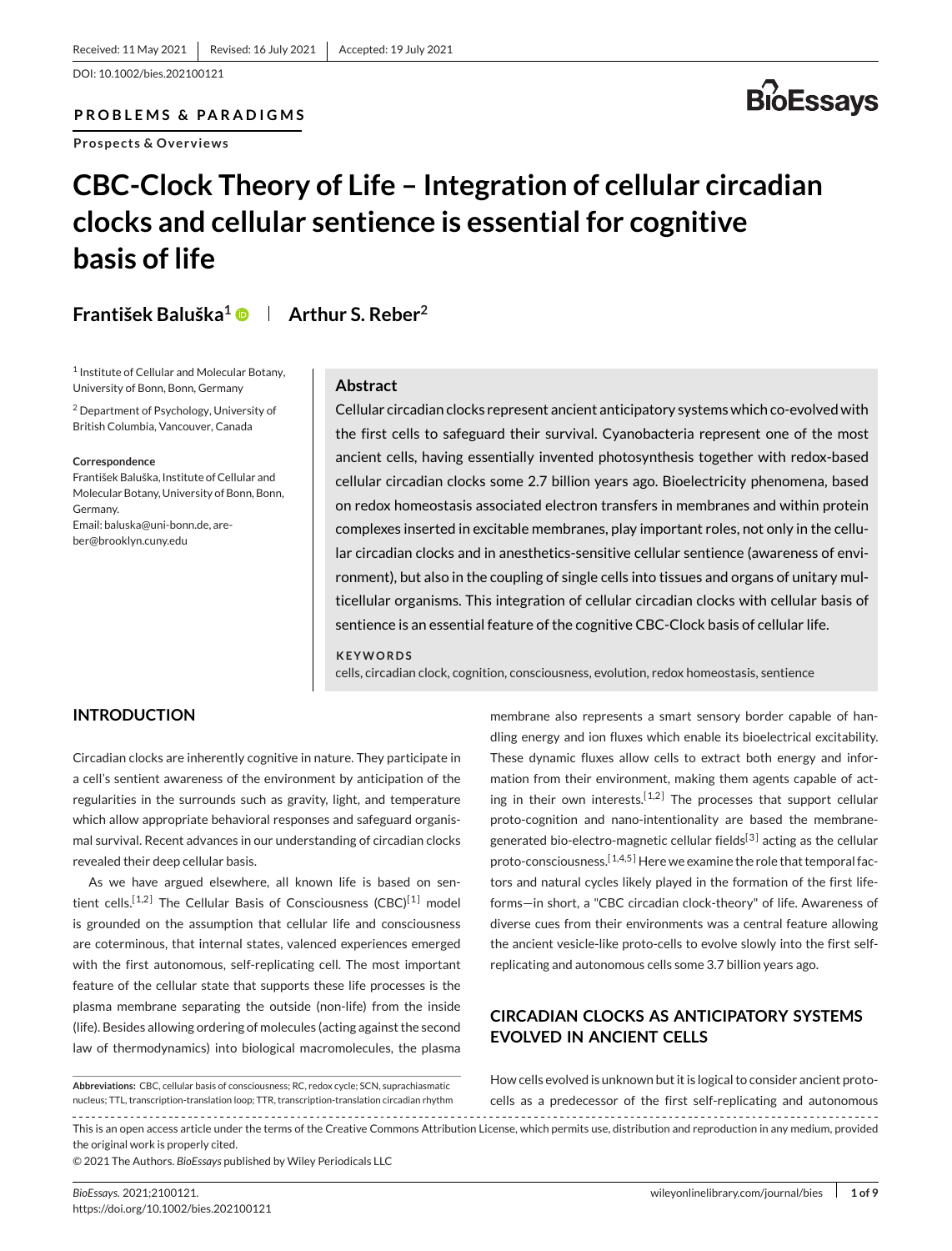<span id="page-1-0"></span>

**FIGURE 1** Cellular evolution of circadian clocks and CBC sentience. During some 4.5 billion of years (Ga) of cellular evolution, eukaryotic cells evolved from several prokaryotic cells, each endowed with its own version of a circadian clock and CBC sentience. Their integration into eukaryotic cells required co-ordination of their individual RC and TTL clocks (A). According to our version of the endosymbiotic theory,<sup>[16]</sup> the eukaryotic cell (in blue), its nucleus (red), mitochondria (purple), and plastids (green) each have their own semi-autonomous clocks; all of which are co-ordinated and integrated into the holobiont-like circadian clock of the whole eukaryotic cell (B). Similar integration of simple prokaryotic CBC sentience into the more complex CBC sentience of the eukaryotic cell can be envisioned

 $cells<sub>1</sub>$ <sup>[\[6\]](#page-5-0)</sup> These proto-cells were represented by simple vesicles defining the outside and inside via lipid bilayers allowing their protection, energy extraction form their environments, and self-replication.<sup>[6-8]</sup> It can be expected that these proto-cells evolved an ancient version of circadian clocks at their limiting membranes, allowing them to anticipate changes in their physical environment and to evolve slowly into fully developed cells. Circadian clocks allowed survival of these protocells by being aware of fluctuations in their environment and to live long enough to evolve into the first full-blown cells. Cyanobacteria represent one of the most ancient prokaryotic organisms.<sup>[9-12]</sup> They are behind the atmospheric oxygenation known as the Great Oxidation Event some 2.3 billion years ago.<sup>[13]</sup> In order to survive, ancient as well as present circadian clocks had to have been coordinated and synchronized with the environmental time.<sup>[14]</sup> It is well known that circadian clocks are flexible and adapt effectively to change in the parameters of relevant environmental cues.

## **CELLULAR BASIS OF CONSCIOUSNESS AND BIOLOGICAL CLOCKS**

The CBC model proposes that higher (supracellular) levels of consciousness are based on the single cell level of sentience.<sup>[1,2,4,5,15]</sup> In cellular evolution, the most difficult process was the assembly of the full-blown eukaryotic cell<sup>[5,16]</sup> which, while it may look simple since

it was a symbiotic event involving two prokaryotes. However, it took approximately two billion years for the first successful eukaryotes to evolve.<sup>[6,16]</sup> Once stable eukaryotic cells were formed, the evolution of contemporary plants, animals and humans took about one billion years.

This process of biological evolution was shaped by physical cues with temporal features including the rotation of the Earth around its own axis every 24 h, the rotation of the Moon around the Earth, and the rotation of the Earth around the Sun. During cellular evolution, both physiology and behavior of cells have been shaped by predictable changes in the environment due to the Earth's rotation around its axis. Endosymbiosis-based evolution of the eukaryotic cells and true multicellularity both require functional integration of individual cellular clocks into supracellular clocks (Figure 1). We propose here that the development of the multi-cellularity of eukaryotic cells was a necessary consequence of integrated symbiotic supracellular clocks and sentience (Box 1, 2, Figure 1).

## **CIRCADIAN CLOCKS ARE BASED ON CELLULAR REDOX OSCILLATIONS**

Circadian clocks of anucleate red blood cells<sup>[30,31]</sup> are based on redox homeostasis-based oscillations which have been highly conserved since their evolution in ancient proto-cells and first prokaryotic-type cells. For example, circadian clocks of cyanobacteria evolved some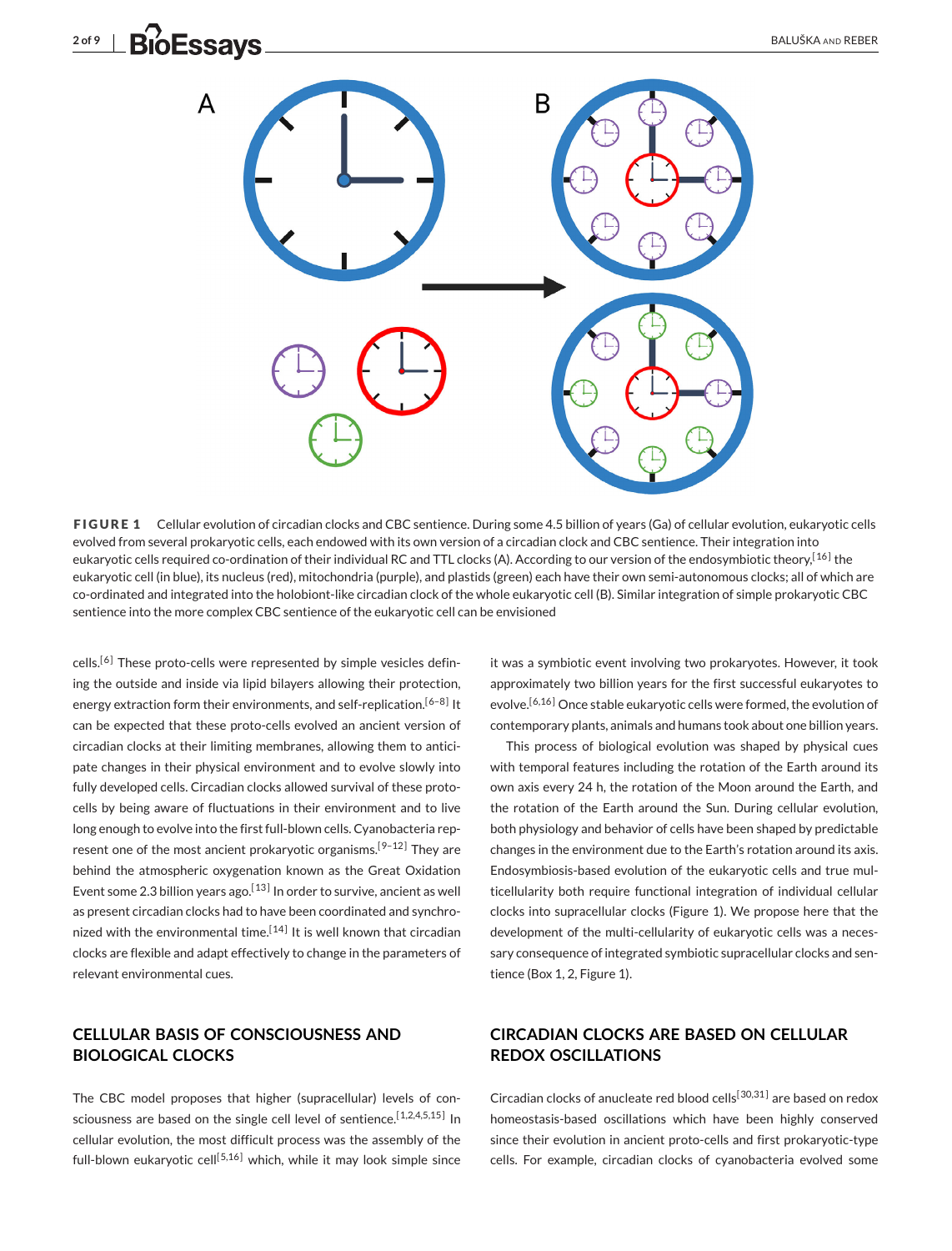#### **BOX 1:**

#### **From cellular to organismal and social clocks**

The simplest and most ancient circadian cellular clocks are found in cyanobacteria and other prokaryotes. More complex and compound circadian cellular clocks are found in eukaryotic cells where symbiotic partners have their own subcellular clocks and generate from them the circadian clocks of eukaryotic cells (Figure [1\)](#page-1-0). There are two basic types of cellular clocks: the electronic redox cycles (RCs) and transcription-translation loops (TTLs). RCs are ancient and highly conserved, present already in prokaryotic cyanobacteria. They are based on oxidation-reduction cycles, driven by movable electrons, of peroxiredoxin proteins and numerous reactive oxygen and nitrogen species. RC clocks are independent of the nucleus and DNA-based genome. They emerged in ancient eukaryotic cells some 2.7 Ga after the cyanobacterial RC clocks. The genome-based TTLs are more variable with respect to their components. Both the RCs and TTLs are fully integrated into complex cellular circadian clocks of cells of contemporary multicellular organisms. Their cells integrate first into semi-autonomous tissue- and organ-specific clocks, which integrate further into the organismal clocks. In animals the so-called peripheral clocks are distinguished from the suprachiasmatic nucleus (SCN) of the brain's hypothalamus which represents the central clock (Figure [2\)](#page-3-0). As with the cognitive functions, the biological clocks are centralized in humans and other animals and neurotransmitters are relevant in both situations. In plant bodies, each organ generates its own circadian clock based on integrating the cellular clocks. Importantly, plant cellular clocks are more complex than those in animals because of chloroplasts which run their own organellar clocks. Plant cellular clocks are coupled in tissue- and organ-specific manner, with cellto-cell coupling of cellular clocks being the strongest in the root and shoot apices (Figure [2\)](#page-3-0). Plant organs isolated from the plant body can maintain their organ-specific clocks as long as they can be kept alive.<sup>[17,18]</sup> Both animals and plants are complex holobionts and have large numbers of prokaryotes living with them, when the numbers of these prokaryotic cells can be even higher as the number of all their own eukaryotic cells.<sup>[19-21]</sup> Cellular circadian clocks of these prokaryotic and host cells are integrated into social supracellular clocks in a manner similar to the way the gut microbiome affects the brain and its cognitive and social activities. Social integration and synchronization of organismal clocks is also possible among individuals in social insects and mammals,  $[22-24]$  as well as between root clocks of plants and fungal clocks of symbiotic arbuscular-mycorrhizal fungi (Figure [2\)](#page-3-0).[\[21,25 \]](#page-5-0)

#### **BOX 2:**

#### **Cellular view of holobionts and hologenomes**

The term holobiont was coined by Lynn Margulis in 1991 to denote sum of all cells of multicellular organisms and their microbiomes. Since then, the concept has been expanded and includes hologenomes viewed as the sum of all holobiont genomes.<sup>[25-28]</sup> In a strict sense, the eukaryotic cell, with all their symbiotic organelles,<sup>[16,19,26,29]</sup> is a holobiont (Figure [1\)](#page-1-0). Eukaryotic cell hologenome is then the sum of the nuclear and all the organellar genomes. Intriguingly, it took about 2.5 billion of years for the eukaryotic cell to evolve from prokaryotic predecessors.<sup>[16,29]</sup> This suggests that the integration of cellular proto-consciousness and circadian clocks into the eukaryotic supra-cellular circadian clock was a most complex and difficult undertaking.

2.7 billion years ago.<sup>[32,33]</sup> Cyanobacterial circadian redox rhythms are based on electron transfer across their membranes, which can be detected and analyzed by extracellular electrodes.<sup>[34]</sup> This suggests that the first circadian clocks were ticking at the limiting plasma membranes of ancient cells and were connected to the extraction of energy from their environment through electrochemical redox homeostasis. This is based on electron transfers by electron donors and acceptors protein networks as well as across membranes.<sup>[34]</sup> This type of circadian clock can be seen in organelles of eukaryotic cells such as mitochondria and chloroplasts.<sup>[35-38]</sup> In contrast to transcription-translation circadian rhythms (TTRs), which are not deeply conserved across all three domains of life, the redox homeostasis circadian rhythms based on peroxiredoxins are highly conserved.<sup>[32]</sup> Obviously, the redox-based circadian rhythms are evolutionary older and upstream of the TTRs.<sup>[32,34,39-43]</sup> However, it can be expected that the genome-based TTR system and the membrane-based Redox-ROS systems are interconnected via multiple feed-forward and feedback loops.

## **INTEGRATED CELLULAR CIRCADIAN CLOCKS**

The CBC model offers a bottom-up approach to the study of sentience and cognitive functions—which is a distinctly minority view within contemporary biopsychology. However, cells are the basic units of the living world, as atoms are the basic units of the physical world. At the cellular level, there is an absolute unity of life as can be seen in the topic of biological clocks which have a cellular basis in all organisms. For the endosymbiotic organelles, such as plastids and mitochondria, synchronization of their internal processes, including clocks, was central to achieve the full integration with their host cells. How this full integration of individual cellular clocks into the integrated supra-cellular clock of the eukaryotic cells was accomplished remains a mystery.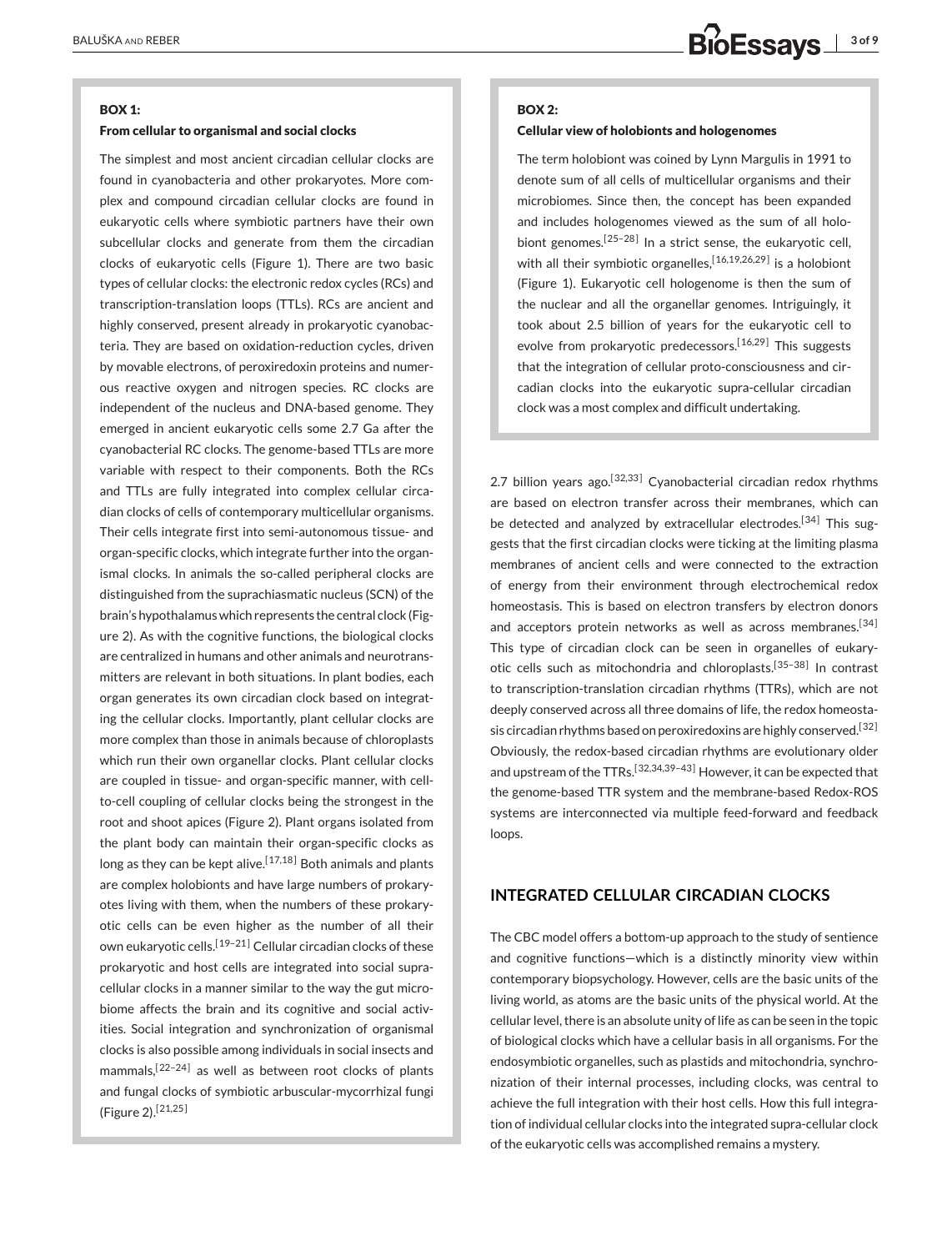<span id="page-3-0"></span>



**FIGURE 2** Organ- and tissue-specific circadian clocks in humans and plants. Schematic depiction of tissue- and organ-specific circadian clocks of humans and plants. These supracellular clocks are coordinated, by still not well understood cell-cell communication and integration processes, into supracellular circadian clocks. In humans, the SCN clock in brains represents the central clock integrating all the other peripheral clocks. In plants, the tightest coupling of cellular clocks is found at the shoot and root apex, whereas clocks of the vascular system (arrows) integrate all tissue-specific and organ-specific clocks into a unitary organismal clock. Root apices enjoy symbiotic interactions with arbuscular-mycorrhizal fungi, having their own fungal clocks. They all are presumably co-ordinated into the meta-holobiont circadian clocks.<sup>[109,115]</sup>

The original view of circadian clocks in humans and animals was that they are controlled by cerebral processes. However, more recent studies revealed that organs, tissues, and individual cells are running lower-level, semi-autonomous clocks based on individual cellular temporal mechanisms.<sup>[44-47]</sup> Symbiotic cell organelles, such as mitochondria and chloroplasts, are also running their clocks (Figure [1\)](#page-1-0) which are integrated with the whole eukaryotic cell clocks.<sup>[48-51]</sup> In addition, the prokaryotic cells of the gut microbiome also generate and maintain their own circadian clocks.<sup>[52-54]</sup> The fact that circadian rhythms of the prokaryotic microbiome clocks synchronize the clocks of eukaryotic host cells suggests the existence of cell-to-cell synchronization, though the process remains unknown. The overall host physiology is integrated with its microbiome through coordinated efforts of individual cellular clocks.[\[55–59 \]](#page-6-0)

Circadian clocks based on redox oscillations are intact in anucleate mammalian cells such as red blood cells and platelets, [30,31,60] suggesting that the gene expression clocks are downstream of the plasma membrane-based clocks.<sup>[61,62]</sup> Similarly, as with organismal clocks, the animal and human gut microbiome (also termed the psychobiome) is known to affect the brain and its cognitive activities.<sup>[63-67]</sup> Interestingly, cancer cells break away from the host organism's circa $d$ ian rhythms<sup>[68]</sup> while the aberrant circadian clocks can apparently induce cancer in host organisms.<sup>[68,69]</sup> Although it is still not understood how individual clocks harmonize together, communication and oscillatory coherence between the individual cellular clocks is accomplished through chemical neurotransmitter-like cell-to-cell communication.<sup>[59]</sup> In order to effectively integrate multiple cells into unison-ticking clocks, the ancient redox-homeostasis rhythms and the bioelectric phenomena at the excitable membranes are crucial. Both membrane bioelectricity<sup>[34,70]</sup> and reactive oxygen species signaling<sup>[34,70-73]</sup> are well suited for the effective cell-cell communication needed for coordination of all cellular clocks. Cells assemble semiautonomous tissue-specific and organ-specific clocks (Box 1, Figure 2), all of which integrate into the organismal clocks, both in plants and animals.[\[44–47,59–61,74,62,75,76 \]](#page-6-0)

## **EUKARYOTIC CELL AS** *CELLS WITHIN A CELL***: IMPLICATIONS FOR CELLULAR AND ORGANISMAL CLOCKS**

In cellular evolution the most difficult achievement was the establishment of fully integrated eukaryotic cell which represents cells within a cell.<sup>[4,5,15,16,77-80]</sup> The process of symbiotic interactions of several prokaryotic cells, all of which had obviously their own cellular clocks (Figure [1\)](#page-1-0), can be expected to require the integration of all these cellular clocks into the supracellular clock of the first eukaryotic cell (Figure [1,](#page-1-0) Box 1, 2). Similarly, in the CBC theory,<sup>[\[1\]](#page-5-0)</sup> cellular protoconsciousness of all interacting cells was merging into a supracellular version of the cellular consciousness.<sup>[1,4,5]</sup> Eukaryotic cell is then a holobiont when its hologenome is the sum of the nuclear and all the organellar genomes (Box 2).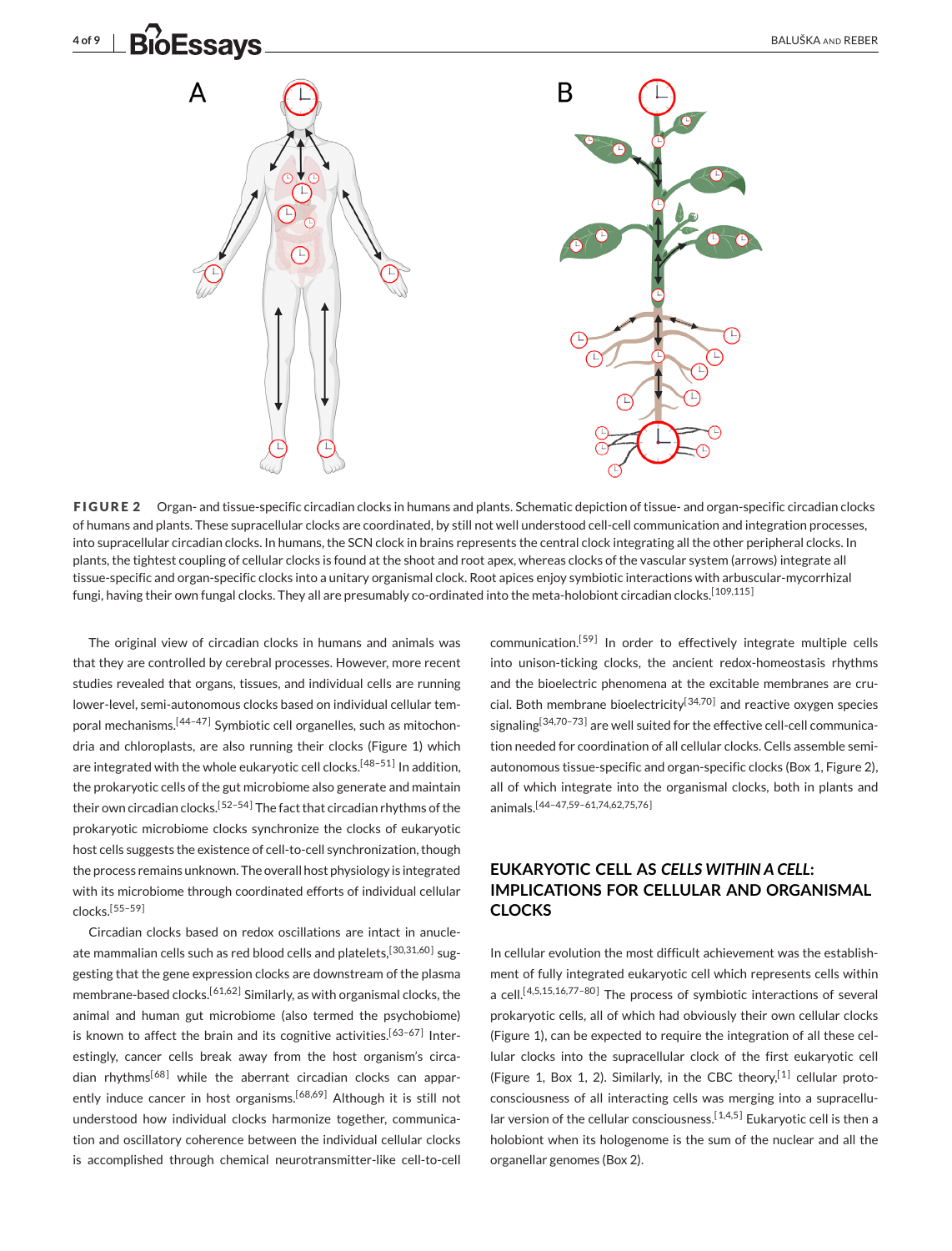## **EXCITABLE PLASMA MEMBRANES AS MARKOV BLANKETS**

Markov Blankets represent statistical tools that enable the study selforganized cognitive internal/external systems relevant for cells and living organisms. Excitable cellular membranes have several unique features which fulfil the properties of Markov Blankets [81-83] inherent for living nature of cells based on their cellular circadian clocks and consciousness. [4,5,84,85] The cell's plasma membrane provides a smart boundary condition which is the essential feature for life processes as the cell represents the first and primary niche construct in cellular evolution.<sup>[86]</sup>

There are fundamental similarities between collective supracellular timekeeping of circadian rhythms and the generation of organismal supracellular sentience through communicative entanglement of the individual cells.<sup>[1,4,5]</sup> Both the circadian clocks and cellular consciousness were integral features already at the very beginning of life (Box  $1$ <sup>[1,2]</sup> and are also features of supracellular clocks (Figures [1](#page-1-0) and [2\)](#page-3-0) and subjective experience.<sup>[87]</sup> We anticipate that future research will show that both are supported via the same processes based on the excitable membranes surrounding all cells, acting as Markov Blankets.<sup>[81-83]</sup> The CBC-Clock theory of life, in which cellular clocks and consciousness are closely interlinked (Boxes 1 and 2), is a framework for bringing us closer to understanding the biomolecular mystery of life.

Excitable plasma membrane-based Markov Blankets likely play a crucial role in the integration of individual prokaryotic cells into unitary eukaryotic cells, and in the integration of these eukaryotic cells into unitary supracellular eukaryotic organisms such as fungi, plants, and animals. As membranes of both symbiotic organelles and their host cells are hotspots for processes responsible for reactive oxygen species production, signaling and homeostasis; these excitable membranebased Markov Blankets can be expected to be inherently connected to the cellular circadian clocks.

## **ANAESTHETICS AND CELLULAR CIRCADIAN CLOCKS**

Both the cellular circadian clocks and CBC sentience are based on the excitable membranes.<sup>[2–5]</sup> In our proposal, the CBC-Clock theory of life postulates that cellular circadian clocks should be sensitive to experimental treatments that compromise sentience. In fact, isoflurane-induced general anesthesia shifts the circadian clock in a time-dependent fashion in diverse organisms.<sup>[88–92]</sup> Interestingly, anesthetics were reported to induce loss of sensory-based organ movements and of ROS homeostasis both in animals and plants.<sup>[93-97]</sup> The phenomenon of general anesthesia is found not only in humans and animals, but also in plants, protists, and prokaryotic organisms.<sup>[98-100]</sup> In words of Claude Bernard "... what is alive must sense and can be anaesthetized, the rest is dead."<sup>[97,98]</sup>

Importantly, general anesthesia in Drosophila was reported to be related to electron spin<sup>[101,102]</sup> and xenon isotopes with nuclear spin

are less potent in their anesthetic actions as than those without nuclear spin.<sup>[103]</sup> Moreover, xenon-based anesthesia includes also electron transfers involving the radical pair electrons.<sup>[104]</sup> Xenon is one of the most potent anesthetics, effective on both animals and plants. As xenon is chemically inert, its anesthetic actions on both animals and plants suggest that the clues for anesthesia and consciousness should be sought at the border of biology and physics, perhaps very close to quantum physics phenomena.<sup>[103-106]</sup>

As both the redox-based circadian clocks and anesthetics-induced loss of sentience are closely related to electron transfers and ROS homeostasis, it can be expected that these elusive phenomena will be closely linked. The cognitive aspects of circadian clocks, allowing cellular and organismal survival in the fluctuating environment, as well as environmental awareness via the CBC theory<sup>[1-5,14]</sup> provides us with a foundation for the novel CBC-clock theory of life.

## **THE NECESSITY OF SENTIENCE AND CLOCKS FOR LIFE**

There is an aspect of the primordial world that is oft-neglected in discussions of the origins of life and, by extension, the origins of sentience. Variability dominated, change was everywhere, temperatures shifted, nutrient concentrations waxed and waned, acid concentrations came and went, toxic substances put in appearances, light levels shifted daily and seasonally, temperature gradients followed irregular patterns. From an adaptationist point of view, it is hard to imagine a non-sentient life form having any chance of emerging, let alone surviving, thriving and becoming the organic foundation for all the life forms, extant and extinct that followed. A prokaryote without sentience, one lacking valenced perceptions, one bereft of organic clocks, one that did not know which molecules to admit and which to block, would have been a Darwinian dead-end.

In his recent book Dennett,  $[107]$  in an effort to argue against this fundamental principle, distinguished between "competence" and "comprehension." Primitive species, including the unicellular bacteria of the book's title, have the former but lack the latter. They function effectively but do so without any subjective experiences, without sentience and without any internal representations of their actions. Such a framework, despite Dennett's creative efforts, makes little sense.

Such robotic functions and processes would have to have been based on genetic processes that operated independent of feelings, of subjective awareness, sentience. The obvious problem is, given the vast array of functions exhibited by prokaryotes, there would have had to have been a remarkable array of genes, each linked with one or more processes including monitoring temperature, nutrient levels, light levels, gravity, diurnal cycles, acid levels, communication, cooperation, learning, memory, decision-making functions, all of which are well documented.<sup>[1,2,4,5,15]</sup> Critically, all would have to have been operating semi-independently of each other. It is not only unclear how such a mosaic of DNA-based systems could have evolved, it is unlikely in the extreme. Far more likely is the emergence of a valence-based sentience that monitors internal conditions, evaluates the external environment,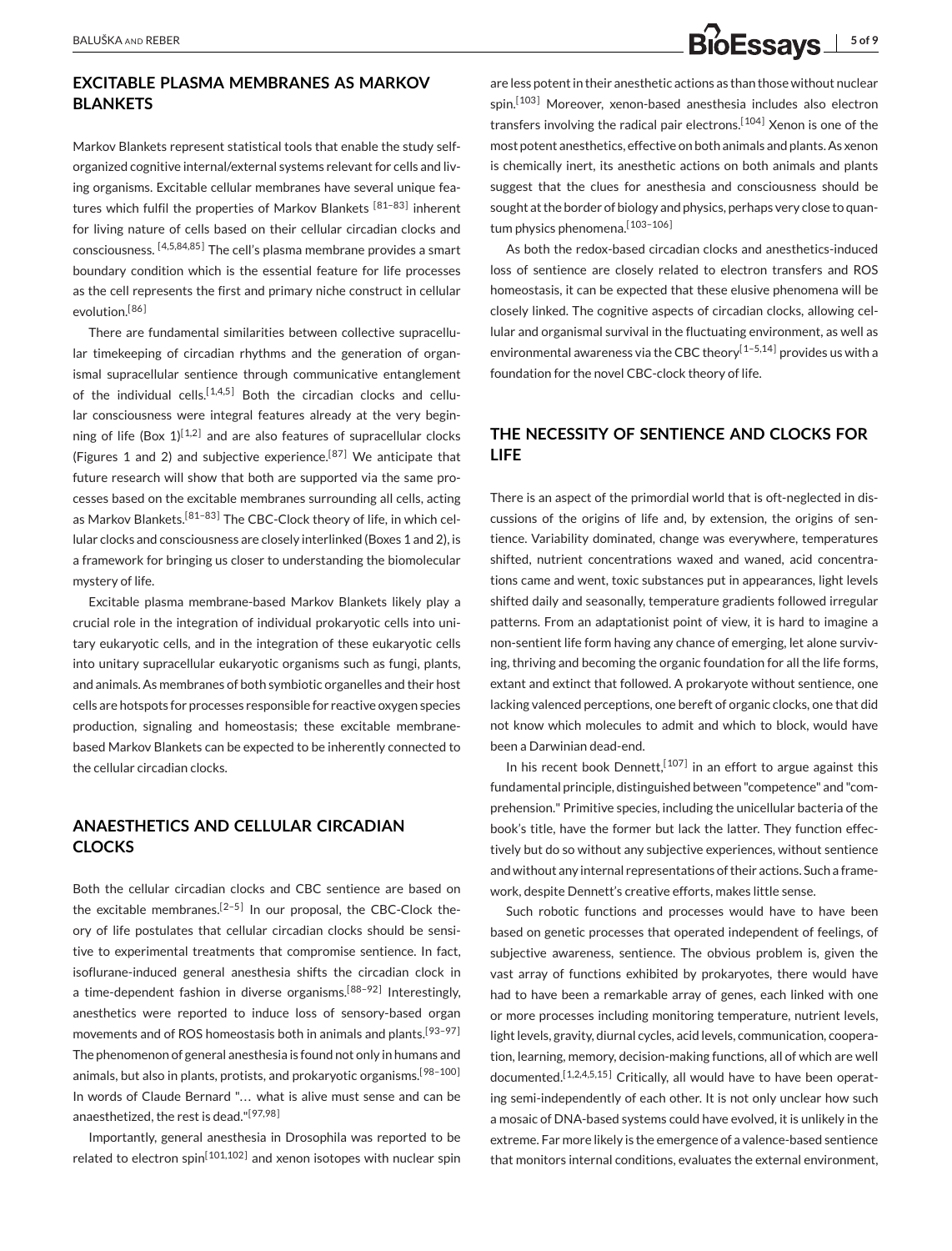# <span id="page-5-0"></span>**6 of 9** BALUŠKA AND REBER

and achieves homeostasis by controlling cell membrane permeability and excitability.

Dennett, of course, is not alone. This notion that consciousness, sentience only appeared with the evolution of more complex species, ones with nervous systems, is still the dominant view in evolutionary biology. But, from the perspective of our CBC-Clock model, it is clear that it actually has little explanatory power. The nature of sentient minds did, of course, change as more complex species evolved and the emergence of neural circuits allowed for more sophisticated forms of mental life, but it did not start there. It is an inherent aspect of life, all life as we know it. As we have argued elsewhere,  $[1,2,4,5,15]$  life began once and it was cellular sentient life.

## **OUTLOOK**

Besides the cellular circadian clocks, electron transport and ROS homeostasis are also central features in both photosynthesis and aerobic respiration.<sup>[5,108]</sup> Interestingly, as with anesthesia, the process of photosynthesis is located at the border of classical and quantum mechanics where vibronic couplings steer the molecular energy transfers via redox-based cyclic electron transfers at photosynthetic reaction centers.<sup>[109-112]</sup> As photosynthesis was invented by ancient cyanobacteria, together with the redox-based circadian clocks, some 2.7 billion years ago,<sup>[32,33]</sup> a logical entailment is that all three phenomena (circadian clocks, sentience, and membrane-based electron transfers) are inherently interlinked. The picture gradually emerging is that life, as we know it, is inherently bioelectronic and that the genome and proteome need to be completed by the senome and electrome.<sup>[5,70,113-119]</sup>

#### **ACKNOWLEDGMENTS**

František Baluška acknowledges the Stiftung Zukunft jetzt! (Munich, Germany) for support.

#### **CONFLICT OF INTEREST**

There are no conflicts of interest to disclose.

#### **DATA AVAILABILITY STATEMENT**

Data sharing not applicable–no new data generated.

### **ORCID**

*František Baluška* <https://orcid.org/0000-0001-8763-7861>

#### **REFERENCES**

- 1. Reber, A. S. (2019). *The first minds: Caterpillars, karyotes, and consciousness*. New York: Oxford University Press.
- 2. Baluška, F., & Reber, A. S. (2019). Sentience and consciousness in single cells: how the first minds emerged in unicellular species. *Bioessays*, *41*, e1800229.
- 3. McFadden, J. (2021). Integrating information in the brain's EM field: The CEMI field theory of consciousness. *Neuroscience Consciousness*, In press.
- 4. Baluška, F., & Reber, A. S. (2021). Senomic and ephaptic principles of cellular consciousness: The biomolecular basis for plant and animal sentience. *Journal of Consciousness Studies 28*, 31–49.
- 5. Baluška, F., Miller, W. B., & Reber, A. S. (2021). Biomolecular basis of cellular consciousness via subcellular nano-brains. *International Journal of Molecular Sciences*, *22*, 2545.
- 6. Schrum, J. P., Zhu, T. F., & Szostak, J. W. (2010). The origins of cellular life. *Cold Spring Harbor perspectives in biology*, *2*, a002212.
- 7. Lopez, A., & Fiore, M. (2019). Investigating prebiotic protocells for a comprehensive understanding of the origins of life: A prebiotic systems chemistry perspective. *Life*, *9*, 49.
- 8. Takagi, Y. A., Nguyen, D. H., Wexler, T. B., & Goldman, A. D. (2020). The coevolution of cellularity and metabolism following the origin of life. *Journal of Molecular Evolution*, *88*, 598–617.
- 9. Falcón, L. I., Magallón, S., & Castillo, A. (2010). Dating the cyanobacterial ancestor of the chloroplast. *ISME Journal*. *4*, 777–873.
- 10. Allen, J. F. (2016). A proposal for formation of achaean stromatolites before the advent of oxygenic photosynthesis. *Frontiers in Microbiology*, *7*, 1784.
- 11. Demoulin, C. F., Lara, Y. J., Cornet, L., François, C., Baurain, D. Wilmotte, A., & Javaux, E. J. (2019). Cyanobacteria evolution: Insight from the fossil record. *Free Radical Biology and Medicine*, *140*, 206– 223.
- 12. Sánchez-Baracaldo, P., & Cardona, T. (2020). On the origin of oxygenic photosynthesis and cyanobacteria. *The New Phytologist*, *225*, 1440– 1446.
- 13. Crowe, S. A., Døssing, L. N., Beukes, N. J., Bau, M., Kruger, S. J. Frei, R., & Canfield, D. E. (2013). Atmospheric oxygenation three billion years ago. *Nature*, *501*, 535–538.
- 14. Kim, P., Kaur, M., Jang, H. I., & Kim, Y. I. (2020). The circadian clock – a molecular tool for survival in cyanobacteria. *Life (Basel)*, *10*, 365.
- 15. Reber, A. S., & Baluška, F. (2021). Cognition is some surprising places. *Biochemical and Biophysical Research Communications*, In press.
- 16. Baluška, F., & Lyons, S. (2021). Archaeal origins of eukaryotic cell and nucleus. *Bio Systems*, *203*, 104375.
- 17. Yokoyama, K., & Jones, W. H. (1968). Rhythm of detached and dissected bean leaf. *Life Sciences*., *7*, 705–711.
- 18. Chen, W. W., Takahashi, N., Hirata, Y., Ronald, J., Porco, S., Davis, S. J., Nusinow, D. A., Kay, S. A., Mas, P. (2020). A mobile ELF4 delivers circadian temperature information from shoots to roots. *Nature Plants*, *6*, 416–426.
- 19. Gilbert, S. F., Sapp, J., & Tauber, A. I. (2012). A symbiotic view of life: We have never been individuals. *Quarterly Review of Biology*, *87*, 325– 341.
- 20. Bordenstein, S. R., & Theis, K. R. (2015). Host biology in light of the microbiome: Ten principles of holobionts and hologenomes. *Plos Biology*., *13*, e1002226.
- 21. Lee, S. J., Morse, D., & Hijri, M. (2019). Holobiont chronobiology: mycorrhiza may be a key to linking aboveground and underground rhythms. *Mycorrhiza*, *29*, 403–412.
- 22. Alvarez, Y., Glotfelty, L. G., Blank, N., Dohnalová, L., & Thaiss, C. A. (2020). The microbiome as a circadian coordinator of metabolism. *Endocrinology*, *161*, 1–9.
- 23. Mistlberger, R. E., & Skene, D. J. (2004). Social influences on mammalian circadian rhythms: animal and human studies. *Biology reviews*, *79*, 533–556.
- 24. Bloch, G. (2010). The social clock of the honeybee. *Journal of Biological Rhythms*, *25*, 307–317.
- 25. Vannier, N., Mony, C., Bittebiere, A. K., Theis, K. R., Rosenberg, E., & Vandenkoornhuyse, P. (2019). Clonal plants as meta-holobionts. *mSystems*, *4*, e00213-18.
- 26. Margulis, L. (1991). Symbiogenesis and symbionticism. In: *Symbiosis as a Source of Evolutionary Innovation: Speciation and Morphogenesis (*pp. 1–14). Margulis, L., & Fester, R. (eds). MIT Press, Cambridge, MA, and London.
- 27. Zilber-Rosenberg, I., & Rosenberg, E. (2018). The hologenome concept of evolution after 10 years. *Microbiome*, *6*, 78.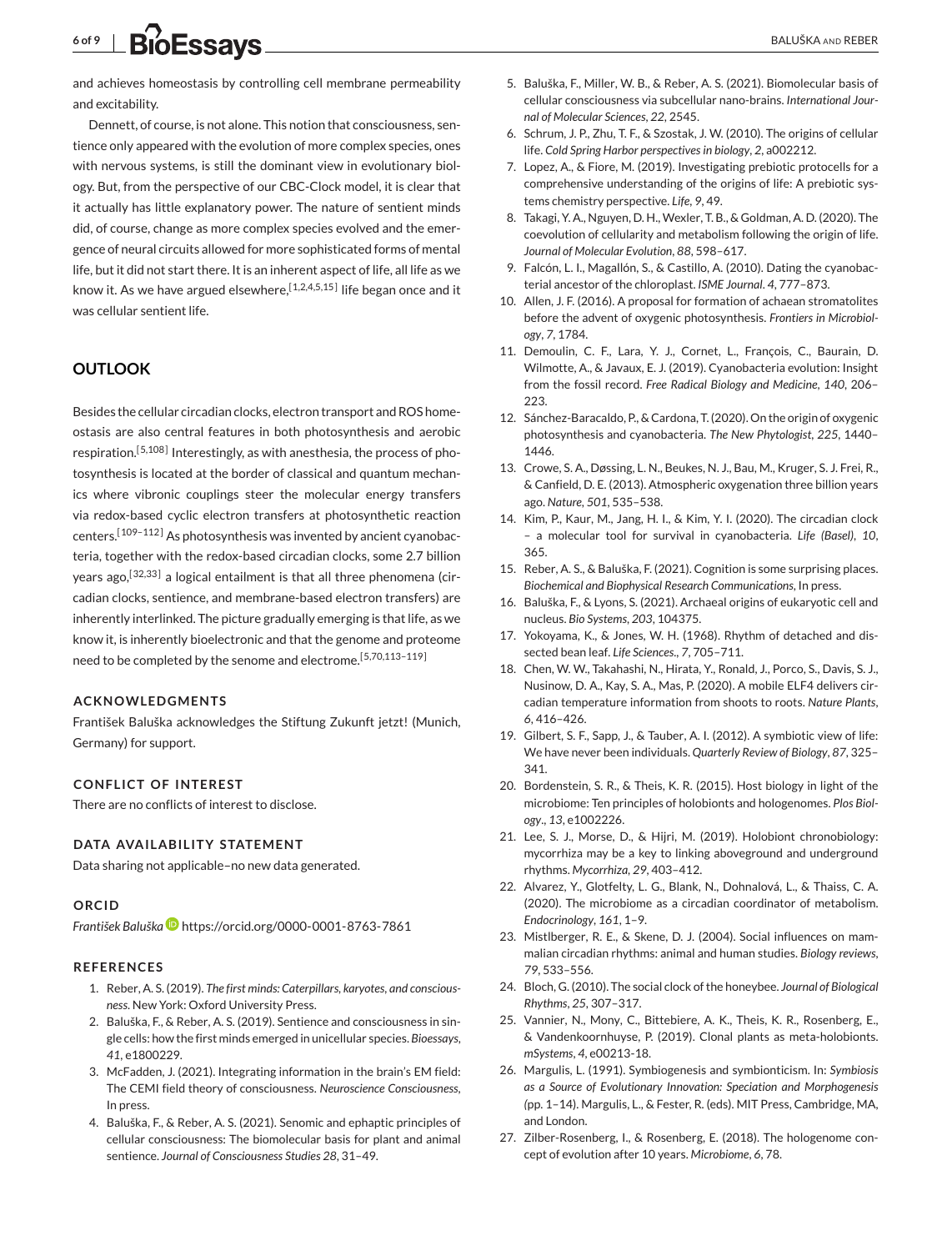- <span id="page-6-0"></span>28. Collens, A., Kelley, E., & Katz, L. A. (2019). The concept of the hologenome, an epigenetic phenomenon challenges aspects of the modern evolutionary synthesis. *Journal of Experimental Zoology. Part B, Molecular and Developmental Evolution*, *332*, 349–355.
- 29. Mikhailovsky, G. E., & Gordon, R. (2021). LUCA to LECA, the Lucacene: a model for the gigayear delay from the first prokaryote to eukaryogenesis. *Bio Systems*, *205*, 104415.
- 30. O'Neill, J. S., Reddy, A. B. (2011). Circadian clocks in human red blood cells. *Nature*, *469*, 498–503.
- 31. Ch, R., Rey, G., Ray, S., Jha, P. K., Driscoll, P. C., Dos Santos, M. S., Malik, D. M., Lach, R., Weljie, A. M., MacRae, J. I., Valekunja, U. K., Reddy, A B. (2021). Rhythmic glucose metabolism regulates the redox circadian clockwork in human red blood cells. *Nature Communications*, *12*, 377.
- 32. Edgar, R. S., Green, E. W., Zhao, Y., van Ooijen, G., Olmedo, M., Qin, X., Xu, Y., Pan, M., Valekunja, U. K., Feeney, K. A., Maywood, E. S., Hastings, M. H., Baliga, N. S., Merrow, M., Millar, A. J., Johnson, C. H., Kyriacou, C. P., O'Neill, J. S., Reddy, A B. (2012). Peroxiredoxins are conserved markers of circadian rhythms. *Nature*, *485*, 459–464.
- 33. Loudon, A. S. I. (2012). Circadian biology: A 2.5 billion year old clock. *Current Biology*, *22*, R570-R571.
- 34. Nishio, K., Pornpitra, T., Izawa, S., Nishiwaki-ohkawa, T., Kato, S., Hashimoto, K., & Nakanishi, S. (2015). Electrochemical detection of circadian redox rhythm in cyanobacterial cells via extracellular electron transfer. *Plant & Cell Physiology*., *56*, 1053–1058.
- 35. Hassidim, M., Yakir, E., Fradkin, D., Hilman, D., Kron, I., Keren, N., Harir, Y., Yerushalmi, S., & Green, R. M. (2007). Mutations in CHLORO-PLAST RNA BINDING provide evidence for the involvement of the chloroplast in the regulation of the circadian clock in Arabidopsis. *Plant Journal*, *51*, 551-462.
- 36. Peek, C. B., Affinati, A. H., Ramsey, K. M., Kuo, H. Y., Yu, W., Sena, L. A., Ilkayeva, O., Marcheva, B., Kobayashi, Y., Omura, C., Levine, D. C., Bacsik, D. J., Gius, D., Newgard, C. B., Goetzman, E., Chandel, N. S., Denu, J. M., Mrksich, M., Bass, J. (2013) Circadian clock NAD<sup>+</sup> cycle drives mitochondrial oxidative metabolism in mice. *Science*, *342*, 1243417.
- 37. Rey, G., & Reddy, A. B. (2013). Rhythmic respiration. *Science*, *342*, 570–571.
- 38. Kil, I. S., Ryu, K. W.. Lee, S. K., Kim, J. Y., Chu, S. Y., Kim, J. H., Park, S., & Rhee, S. G. (2015). Circadian oscillation of sulfiredoxin in the mitochondria. *Molecular Cell*, *59*, 651–663.
- 39. Stangherlin, A., & Reddy, A. B. (2013) Regulation of circadian clocks by redox homeostasis. *Journal of Biological Chemistry*, *288*, 26505– 26511.
- 40. Putker, M., & O'Neill, J. S. (2016). Reciprocal control of the circadian clock and cellular redox state – A critical appraisal. *Molecules and Cells*, *39*, 6–19.
- 41. Nagy, A. D., & Reddy, A. B. (2018). Redox clocks: Time to rethink redox interventions. *Free Radic*. *Biology and Medicine*, *119*, 3–7.
- 42. del Olmo, M., Kramer, A., & Herz, H. (2019) A robust model for circadian redox oscillations. *International Journal of Molecular Sciences*, *20*, 2368.
- 43. Román, Á., Li, X., Deng, D., Davey, J. W., James, S., Graham, I. A., & Haydon, M. J. (2021). Superoxide is promoted by sucrose and affects amplitude of circadian rhythms in the evening. *Proceedings of the National Academy of Sciences of the United States of America*, *118*, e2020646118.
- 44. Smith, J. G., & Sassone-Corsi, P. (2020). Clock-in, clock-out: Circadian timekeeping between tissues. *Biochemist*, *42*, 6–10.
- 45. Astiz, M., Heyde, I., & Oster, H. (2019). Mechanisms of communication in the mammalian circadian timing system. *International Journal of Molecular Sciences*, *20*, 343.
- 46. de Assis, L. V. M., & Oster, H. (2021). The circadian clock and metabolic homeostasis: Entangled networks. *Cellular and Molecular Life Sciences*, In press.
- 47. Zhang, S., Dai, M., Wang, X., Jiang, S.-H., Hu, L.-P., Zhang, X.-L., & Zhang, Z.-G. (2020). Signalling entrains the peripheral circadian clock. *Cellular Signalling*, *69*, 109433.
- 48. Haydon, M. J., Mielczarek, O., Robertson, F. C., Hubbard, K. E., & Webb, A. A. R. (2013). Photosynthetic entrainment of the *Arabidopsis thaliana* circadian clock. *Nature*, *502*, 689–692.
- 49. Dodd, A. N., Belbin, F. E., Frank, A., & Webb, A. A. R. (2015). Interactions between circadian clocks and photosynthesis for the temporal and spatial coordination of metabolism. *Frontiers in Plant Science*, *6*, 245.
- 50. Schmitt, K., Grimm, A., Dallmann, R., Oettinghaus, B., Restelli, L. M., Witzig, M., Ishihara, N., Mihara, K., Ripperger, J. A., Albrecht, U., Frank, S., & Brown, S. A., Eckert, A. (2018). Circadian control of DRP1 activity regulates mitochondrial dynamics and bioenergetics. *Cell Metabolism*, *27*, 657–666.
- 51. Reinke, H., & Asher, G. (2019). Crosstalk between metabolism and circadian clocks. *Nature Reviews Molecular Cell Biology*, *20*, 227– 241.
- 52. Thaiss, C. A., Zeevi, D., Levy, M., Zilberman-Schapira, G., Suez, J., Tengeler, A. C., Abramson, L., Katz, M. N., Korem, T., Zmora, N., Kuperman, Y., Biton, I., Gilad, S., Harmelin, A., Shapiro, H., Halpern, Z., Segal, E., Elinav, E. (2014). Transkingdom control of microbiota diurnal oscillations promotes metabolic homeostasis. *Cell*, *159*, 514–529.
- 53. Thaiss, C. A., Levy, M., Korem, T., Dohnalová, L., Shapiro, H., Jaitin, D. A., David, E., Winter, D. R., Gury-BenAri, M., Tatirovsky, E., Tuganbaev, T., Federici, S., Zmora, N., Zeevi, D., Dori-Bachash, M., Pevsner-Fischer, M., Kartvelishvily, E., Brandis, A., Harmelin, A., ... Elinav, E.. (2016). Microbiota diurnal rhythmicity programs host transcriptome oscillations. *Cell*, *167*, 1495–1510.
- 54. Liang, X., & Bultman, S. J. (2016). Ticking in place for the microbiome to message out. *Cell Metabolism*., *24*, 775–777.
- 55. Heath-Heckman, E. A. C. (2016). The metronome of symbiosis: Interactions between microbes and the host circadian clock. *Integrative and Comparative Biology*, *56*, 776–783.
- 56. Nobs, S. P., Tuganbaev, T., & Elinav, E. (2019). Microbiome diurnal rhythmicity and its impact on host physiology and disease risk. *EMBO Reports*., *20*, e47129.
- 57. Murakami, M., & Tognini, P. (2020). The circadian clock as an essential molecular link between host physiology and microorganisms. *Frontiers in Cellular and Infection Microbiology*, *9*, 469.
- 58. Evans, J. A. (2016). Collective timekeeping among cells of the master circadian clock. *Journal of Endocrinology*, *230*, R27-R49.
- 59. Koronowski, K. B., & Sassone-Corsi, P. (2021). Communicating clocks shape circadian homeostasis. *Science*, *371*, eabd0951.
- 60. Pritchett, D., & Reddy, A. B. (2015). Circadian clocks in the hematologic system. *Journal of Biological Rhythms*, *30*, 374–388.
- 61. Mizrak, D., Ruben, M., Myers, G. N., Rhrissorrakrai, K., Gunsalus, K. C., & Blau, J. (2012). Electrical activity can impose time of day on the circadian transcriptome of pacemaker neurons. *Current Biology*, *22*, 1871–1880.
- 62. Allen, C. N., Nitabach, M. N., & Colwell, C. S. (2017). Membrane currents, gene expression, and circadian clocks. *Cold Spring Harbor Perspectives in Biology*, *9*, a027714.
- 63. Kim, N., Yun, M., Oh, Y. J., & Choi, H. –J. (2018). Mind-altering with the gut: Modulation of the gut-brain axis with probiotics. *Journal of Microbiology (Seoul, Korea)*, *56*, 172–182.
- 64. Cussotto, S., Clarke, G., Dinan, T. G., & Cryan, J. F. (2019). Psychotropics and the microbiome: A chamber of secrets. . . *Psychopharmacology*, *236*, 1411–1432.
- 65. Sherwin, E., Bordenstein, S. R., Quinn, J. L., Dinan, T. G., & Cryan, J. F. (2019). Microbiota and the social brain. *Science*, *366*, eaar2016.
- 66. Pennisi, E. (2020). Meet the psychobiome. *Science*, *368*, 570–573.
- 67. Boem, F., Ferretti, G., & Caiani, S. Z. (2021). Out of our skull, in our skin: The microbiota-gut-brain axis and the extended cognition thesis. *Biology & philosophy*, *36*, 14.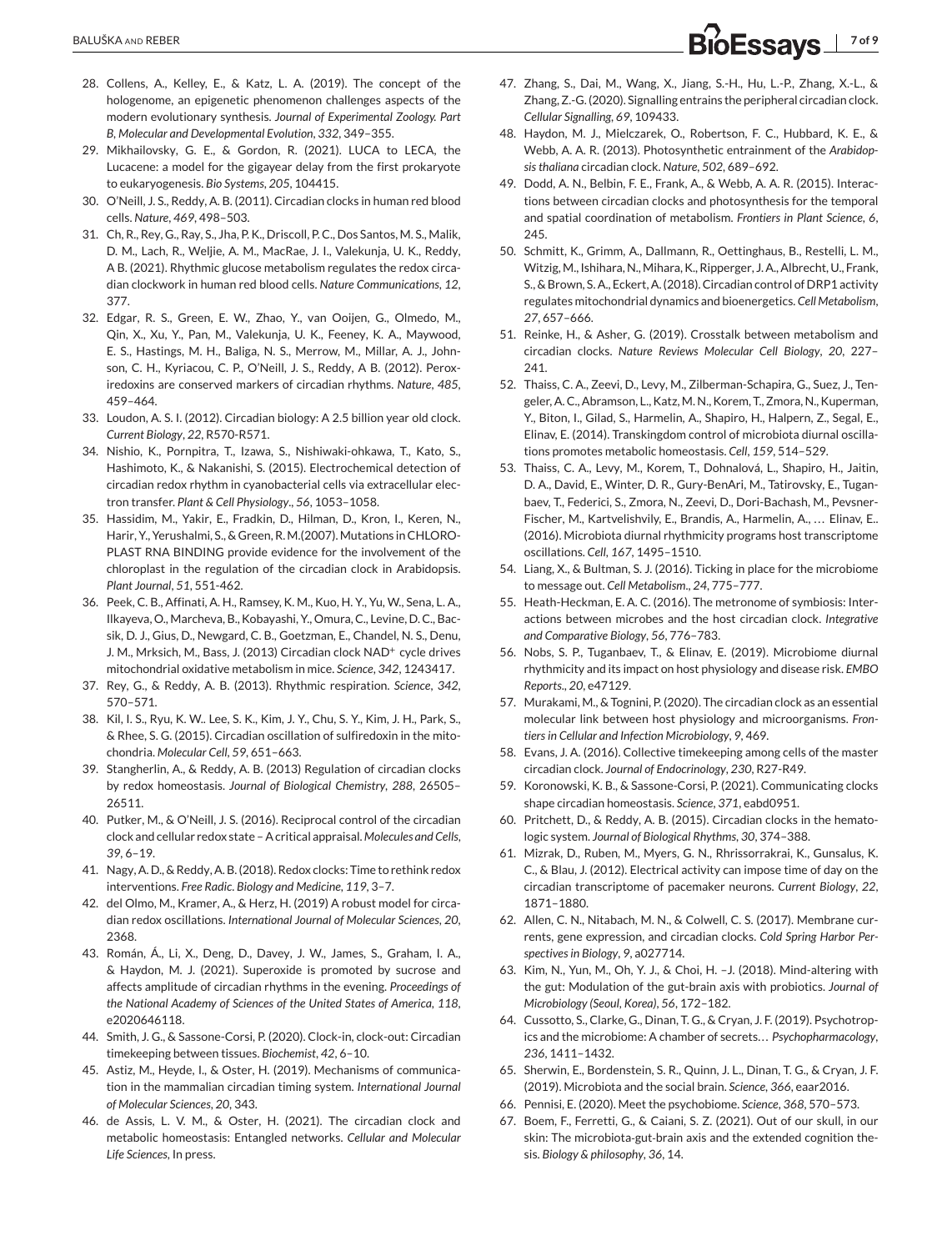# <span id="page-7-0"></span>8 of 9 BIOESSAVS **BALUŠKA AND REBER**

- 68. Alamoudi, A. A. (2021).Why do cancer cells break from host circadian rhythm? Insights from unicellular organisms. *Bioessays*, *43*, 2000205.
- 69. Shafi, A. A., & Knudsen, K. E. (2019). Cancer and the circadian clock. *Cancer Research*., *79*, 3806–3814.
- 70. Hanson, A. (2021). Spontaneous electrical low-frequency oscillations: A possible role in Hydra and all living systems. *Philosophical Transactions of the Royal Society of London. Series B, Biological Sciences*, *376*, 20190763.
- 71. Santolini, J., Wootton, S. A., Jackson, A. A., & Feelisch, M. (2019). The redox architecture of physiological function. *Current Opinion Physiology*, *9*, 34–47.
- 72. Sies, H., & Jones, D. P. (2020). Reactive oxygen species (ROS) as pleiotropic physiological signalling agents. *Nature Reviews Molecular Cell Biology*, *21*, 363–383.
- 73. Sies, H. (2021). Oxidative eustress: on constant alert for redox homeostasis. *Redox Biology*, *41*, 101867.
- 74. Emery, P. (2012). Circadian rhythms: an electric jolt to the clock. *Current Biology*, *22*, R876-R878.
- 75. Sorkin, M. L., & Nusinow, D. A. (2021). Time will tell: Intercellular communication in the plant clock.. *Trends in Plant Science*, *26*, 706–719.
- 76. Maric, A., & Mas, P. (2020). Chromatin dynamics and transcriptional control of circadian rhythms in Arabidopsis. *Genes (Basel)*, *11*, 1170.
- 77. Baluška, F., Volkmann, D., & Barlow, P.W. (2004). Cell bodies in a cage. *Nature*, *428*, 37.
- 78. Baluška, F., Volkmann, D., & Barlow, P. W. (2004). Eukaryotic cells and their cell bodies: Cell theory revised. *Annals of Botany (Oxford, United Kingdom)*, *94*, 9–32.
- 79. Baluška, F., Volkmann, D., & Barlow, P. W. (2006). Cell-cell channels and their implications for Cell Theory. In: *Cell-cell channels*. Baluška, F. et al. (eds), Georgetown and New York: Landes Bioscience and Springer Verlag; 1–18.
- 80. Mavrakis, M., Rikhy, R., & Lippincott-Schwartz, J. (2009). Cells within a cell. Iinsights into cellular architecture and polarization from the organization of the early fly embryo. *Communicative & Integrative Biology*, *4*, 313–314.
- 81. Friston, K. (2013). Life as we know it. *Journal of the Royal Society, Interface*, *10*, 20130475.
- 82. Kirchhoff, M., Parr, Th., Palacios, E., Friston, K., Kiverstein, J. (2018). The Markov blankets of life: autonomy, active inference and the free energy principle. *Journal of the Royal Society, Interface*, *15*, 20170792.
- 83. Hipólito, I., Ramstead, M. H. D., Convertino, L., Bhat, A., Friston, K., Parr, T. (2021). Markov blankets in the brain. *Neuroscience and Biobehavioral Reviews*, *125*, 88–97.
- 84. Nicholson, D. J. (2019). Is the cell really a machine? *Journal of Theoretical Biology*, *477*, 108–126.
- 85. Cooke, J. E. (2020). The living mirror theory of consciousness. *Journal of Consciousness Studies*, *27*, 127–147.
- 86. Torday, J. S. (2019). The cell as the first niche construction. *Biology (Basel)*, *5*, 19.
- 87. Rouleau, N., & Dotta, B. T. (2014). Electromagnetic fields as structurefunction Zeitgebers in biological systems: Environmental orchestrations of morphogenesis and consciousness. *Frontiers in Integrative Neuroscience 8*, 84.
- 88. Cheeseman, J. F., Winnebeck, E. C., Millar, C. D., Kirkland, L. S., Sleigh, J., Goodwin, M., Pawley, M. D., Bloch, G., Lehmann, K., Menzel, R., Warman, G R. (2012). General anesthesia alters time perception by phase shifting the circadian clock. *Proceedings of the National Academy of Sciences of the United States of America*, *109*, 7061–7066.
- 89. Ludin, N. M., Cheeseman, J. F., Merry, A. F., Millar, C. D., & Warman, G. R. (2016). The effects of the general anaesthetic isoflurane on the honey bee (*Apis mellifera*) circadian clock. *Chronobiology International*, *33*, 128–133.
- 90. Poulsen, R. C., Warman, G. R., Sleigh, J., Ludin, N. M., Cheeseman, J. F. (2018). How does general anaesthesia affect the circadian clock? *Sleep Medicine Reviews*, *37*, 35–44.
- 91. Li, N., Stanewsky, R., Popay, T., Warman, G., & Cheeseman, J. (2020). The effect of general anaesthesia on circadian rhythms in behaviour and clock gene expression of *Drosophila melanogaster*. *Clocks Sleep*, *2*, 434–441.
- 92. Ludin, N. M., Orts-Sebastian, A., Cheeseman, J. F., Chong, J., Merry, A. F., Cumin, D., Yamazaki, S., Pawley, M. D. M., Warman, G R. (2021). General anaesthesia shifts the murine circadian clock in a timedependent fashion. *Clocks Sleep*, *3*, 87–97.
- 93. Kevin, L. G., Novalija, E., Riess, M. L., Camara, A. K. S., Rhodes, S. S., Stowe, D. F. (2003). Sevoflurane exposure generates superoxide but leads to decreased superoxide during ischemia and reperfusion in isolated hearts. *Anesthesia and Analgesia*, *96*, 949–955.
- 94. Yokawa, K., Kagenishi, T., Pavlovic, A., Gall, S., Weiland, M., Mancuso, S., & Baluška, F. (2018). Anaesthetics stop diverse plant organ movements, affect endocytic vesicle recycling and ROS homeostasis, and block action potentials in Venus flytraps. *Annals of Botany (Oxford, United Kingdom)*, *122*, 747–756.
- 95. Yokawa, K., Kagenishi, T., & Baluška, F. (2019). Anesthetics, anesthesia, and plants. *Trends in Plant Science*., *24*, 12–14.
- 96. Pavlovič, A., Libiaková, M., Bokor, B., Jakšová, J., Petřík, I., Novák, O., Baluška, F. (2020). Anaesthesia with diethyl ether impairs jasmonate signalling in the carnivorous plant Venus flytrap (*Dionaea muscipula*). *Annals of Botany (Oxford, United Kingdom)*, *125*, 173–183.
- 97. Baluška, F., & Yokawa, K. (2021). Anaesthetics and plants: From sensory systems to cognition-based adaptive behaviour. *Protoplasma*, *258*, 449–454.
- 98. Grémiaux, A., Yokawa, K., Mancuso, S., & Baluška, F. (2014). Plant anesthesia supports similarities between animals and plants: Claude Bernard's forgotten studies. *Plant Signaling & Behavior*, *9*, e27886.
- 99. Baluška, F., Yokawa, K., Mancuso, S., & Baverstock, K. (2016). Understanding of anesthesia – why consciousness is essential for life and not based on genes. *Communicative & Integrative Biology*, *9*, e1238118.
- 100. Kelz, M. B., & Mashour, G. A. (2019). The biology of general anesthesia from paramecium to primate. *Current Biology*, *22*, R1199-R1210.
- 101. Turin, L., Skoulakis, E. M., & Horsfield, A. P. (2014). Electron spin changes during general anesthesia in Drosophila. *Proceedings of the National Academy of Sciences of the United States of America*, *111*, E3524-E3533.
- 102. Turin, L., & Skoulakis, E. M. C. (2018). Electron spin resonance (EPR) in Drosophila and general anesthesia. *Methods in Enzymology*. *603*,115- 128.
- 103. Li, N., Lu, D., Yang, L., Tao, H., Xu, Y., Wang, C., Fu, L., Liu, H., Chummum, Y., & Zhang, S. (2018). Nuclear spin attenuates the anesthetic potency of xenon isotopes in mice: implications for the mechanisms of anesthesia and consciousness. *Anesthesiology*, *129*, 271–277.
- 104. Smith, J., Zadeh Haghighi, H., Salahub, D., & Simon, C. (2021). Radical pairs may play a role in xenon-induced general anesthesia. *Scientific Reports*, *11*, 6287.
- 105. Hameroff, S. R. (2018). Anesthetic action and "quantum consciousness": A match made in olive oil. *Anesthesiology*, *129*, 228–231.
- 106. Burdick, R. K., Villabona-Monsalve, J. P., Mashour, G. A., & Goodson, T. 3rd. (2019). Modern anesthetic ethers demonstrate quantum interactions with entangled photons. *Scientific Reports*, *9*, 11351.
- 107. Dennett, D. C. (2017). *From Bacteria to Bach and Back: The Evolution of Minds*. New York, Norton.
- 108. Nawrocki, W. J., Bailleul, B., Picot, D., Cardol, P., Rppaport, F., Wollman, F. A., & Joliot, P. (2019). The mechanism of cyclic electron flow. *Biochimica Et Biophysica Acta, Bioenergetics*, *1860*, 433–438.
- 109. Fassioli, F., Dinshaw, R., Arpin, P. C., & Scholes, G. D. (2013). Photosynthetic light harvesting: excitons and coherence. *Journal of the Royal Society, Interface*, *11*, 20130901.
- 110. Keren, N., & Paltiel, Y. (2018). Photosynthetic energy transfer at the quantum/classical border. *Trends in Plant Scienc*., *23*, 497–506.
- 111. Cao, J., Cogdell, R. J., Coker, D. F., Duan, H. G., Hauer, J., Kleinekathöfer, U., Jansen, T. L. C., Mančal, T., Miller, R. J. D.,